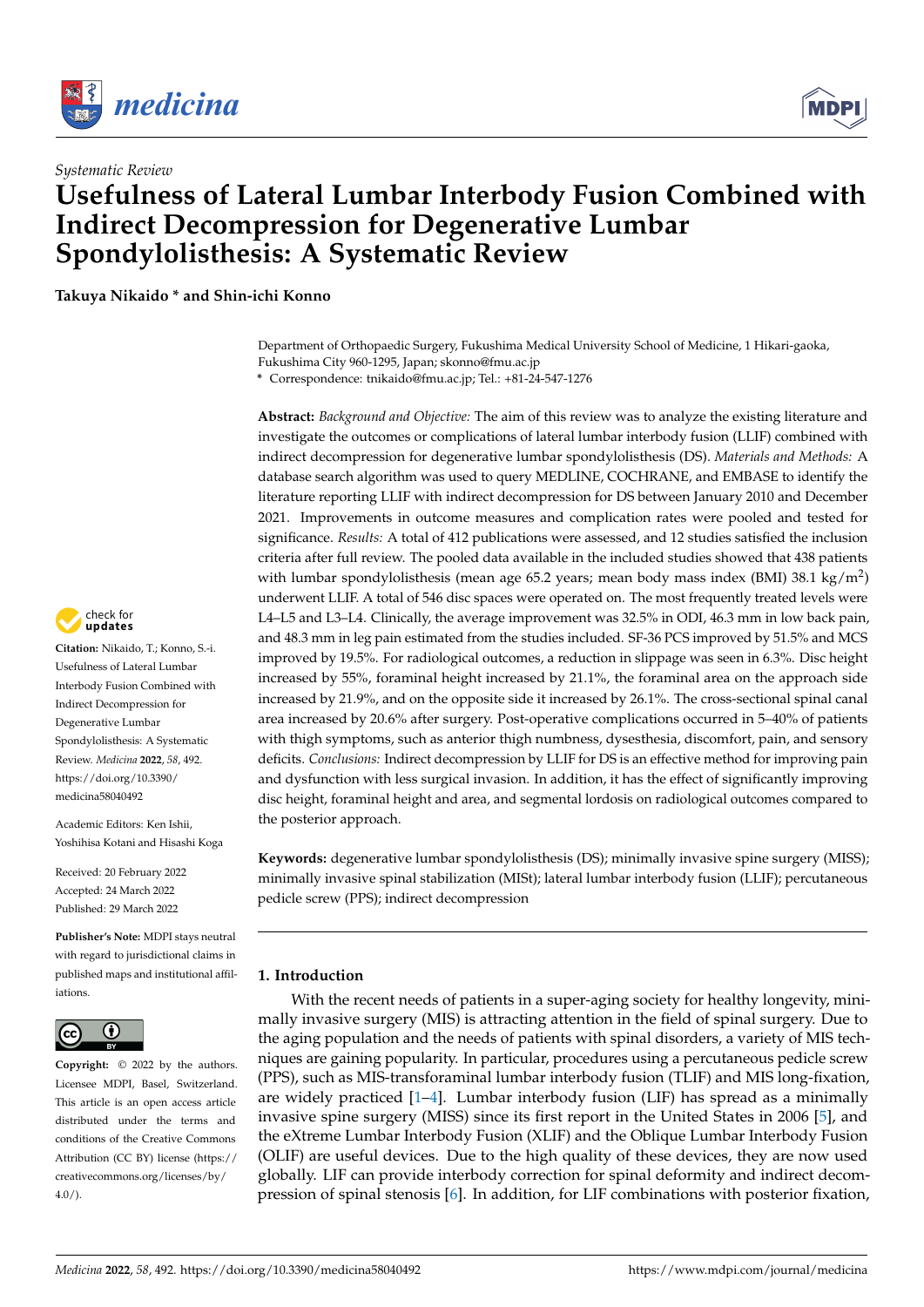percutaneous reduction with a combination of LIF and PPS (LIF/PPS) is becoming the standard procedure for reducing invasiveness and maintaining the back muscles. For lumbar fusions resulting from degenerative spinal disorders such as degenerative spondylolisthesis (DS), LIF/PPS is expected to achieve clinical outcomes equal to or improved to MIS-TLIF [\[7–](#page-9-4)[9\]](#page-9-5). Indirect decompression, in particular, is a method of indirectly expanding the spinal canal by correcting the disc height and slip that have decreased due to degeneration. The spinal canal can be decompressed without any operation, and by LIF/PPS, it is possible to perform posterior fixation without deploying an initial surgical wound. However, factors that contribute to indirect decompression include patient factors such as ligamentum flavum width and protruded disc, pre-operative dural sac area, facet joint degeneration, pre-operative disc height, and implant factors such as cage subsidence and cage height. Many surgery-related factors such as these have been reported, and the usefulness and limitations of indirect decompression have not been clarified. Furthermore, many of the reports so far have performed evaluations of spinal stenosis and spinal deformity cases, including various pathologies, and the effects of LIF and indirect decompression for lumbar degenerative spondylolisthesis are unknown [\[10–](#page-9-6)[13\]](#page-9-7). The purpose of this review was to analyze the existing literature and investigate the outcomes or complications of LLIF combined with indirect decompression and additional direct posterior decompression for lumbar degenerative spondylolisthesis.

#### **2. Materials and Methods**

Literature Search Strategy: Medline through PubMed, Embase, and the Cochrane Central Register of Controlled Trials were searched from the earliest available date of indexing between January 2010 and December 2021. The search strategy was based on the following title/abstract key words/MeSH terms: "spondylolisthesis", AND "indirect decompression" AND "lateral lumbar interbody fusion" OR "oblique lumbar interbody fusion" OR "extreme lateral interbody fusion" OR "LLIF" OR "OLIF" OR "XLIF" OR "DLIF" OR "ELIF". Excluded from the query results were all non-human studies, cadaveric studies, and non-English literature.

Study Selection: The inclusion criteria were retrospective or prospective studies, including randomized, controlled trials, non-randomized trials, cohort studies, case-control studies, and case series providing clinical and radiological results of LLIF with indirect decompression in spondylolisthesis. Duplicate publications were excluded, as were publications such as review articles, case reports, and letters, which do not contain original data. Articles eligible for further review were identified by performing an initial screening of the identified titles and abstracts. The second screening was based on full-text review. Two investigators (T.N. and K.W.) independently assessed the full text for eligibility; discrepancies were resolved via consensus or were determined by a third investigator (S.K.).

Data Extraction: The following information, when available, was extracted from each study: number of patients, number of treated levels, mean age of the population (years), body mass index (BMI), smoking history, diabetes history, data on surgical strategy (stand-alone LLIF, and LLIF plus posterior instrumentation), duration of surgery (min), blood loss (mL), hospital stay (days), radiological parameters (Meyerding classification, slip rate, disc height (DH), foraminal height (FH), foraminal area (FA), central canal area (CA), disc angle (DA), lumbar lordosis (LL)), clinical results (Oswestry Disability Index (ODI), Short Form-12/36 (SF-12/SF-36), and visual analogue scale of back and leg pain, as well as complications.

Risk of Bias Assessment: The Newcastle−Ottawa Scale (NOS) was used to assess the methodological quality of all publications included in this review. The scale is composed of nine items that cover three aspects: (1) subject selection (four items), (2) comparability of the two study arms (two items), and (3) outcome assessment (three items). The total scores ranged from 0 to 9, with higher scores indicating higher quality.

Synthesis of Results and Analysis: Categorical variables are expressed as numbers of cases or percentages. Continuous variables are reported as means  $\pm$  standard deviation (SD).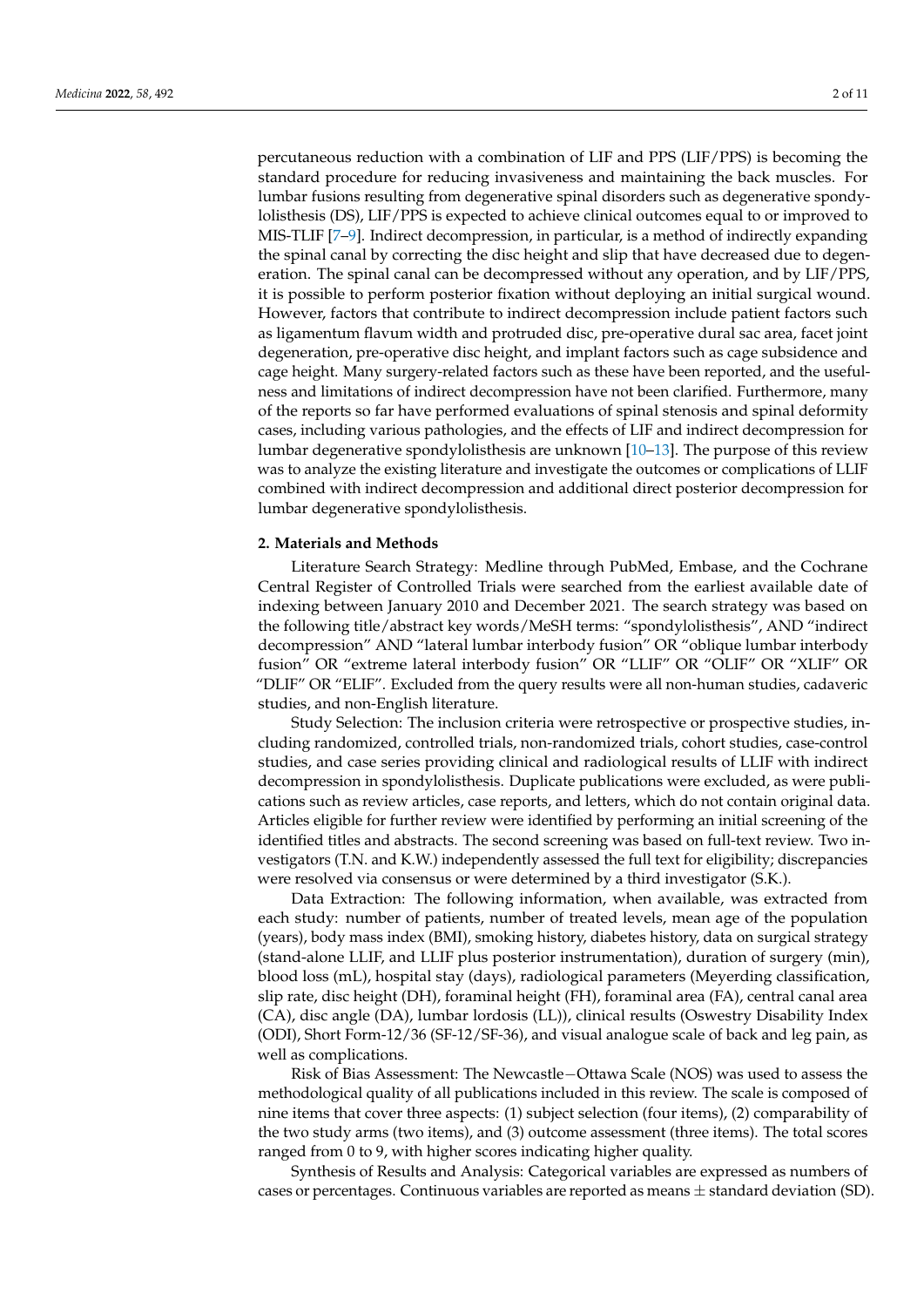#### **3. Results**  $\boldsymbol{\mathrm{Results}}$

A total of 412 publications were assessed for inclusion at the title and abstract level after excluding 928 duplicate publications (Figure 1). Following the exclusion of case reports, reviews, letters, and other unrelated articles, 31 publications were eligible. Overall, 12 studies satisfied the inclusion criteria after full review. The characteristics and demo-mographics of the included studies are presented in Table 1. The pooled data available in graphics of the included studies are presented in Table [1.](#page-2-1) The pooled data available in the included studies showed that 438 patients with lumbar spondylolisthesis (mean age the included studies showed that 438 patients with lumbar spondylolisthesis (mean age 65.2 years; mean BMI 38.1 kg/m<sup>2</sup>) underwent LLIF. The population analyzed appeared to be uniform with respect to the available demographic data: male/female ratio and mean be uniform with respect to the available demographic data: male/female ratio and mean age; 30.9% patients were smokers and 22.7% had diabetes mellitus. The average follow-up age; 30.9% patients were smokers and 22.7% had diabetes mellitus. The average follow-period was 17.6 months. [Ta](#page-2-1)ble 1 shows a summary of demographic data extracted from the studies included.

<span id="page-2-0"></span>



| Study                    | Subjects | Mean Age<br>(Years)    | Female (%) | Mean FU<br>Period<br>(Months) | <b>Mean BMI</b><br>(kg/m <sup>2</sup> ) | Smoker<br>(%)            | <b>Diabetes</b><br>Mellitus<br>(%) |
|--------------------------|----------|------------------------|------------|-------------------------------|-----------------------------------------|--------------------------|------------------------------------|
| Ahmadian et al.,<br>2013 | 31       | 61.5                   | 71         | 18.2                          |                                         | $\overline{a}$           | $\overline{\phantom{0}}$           |
| Campbell et al., 2018    | 18       | 64(10.5)               | 61         | 6.2(2.7)                      | 34(7)                                   | $\overline{\phantom{a}}$ |                                    |
| Isaacs et al., 2016      | 29       | 63                     | 55         | 24                            | 30.1                                    |                          | 28                                 |
| Khajavi et al., 2015     | 60       | 67.7<br>${52-86}$      | 75         | 20.3                          | 29.1(4.8)                               | 40                       | 23                                 |
| Kono et al., 2018        | 20       | 69.9(7.5)              | 50         | 12                            | $\overline{\phantom{m}}$                | $\overline{\phantom{a}}$ | $\overline{\phantom{a}}$           |
| Marchi et al., 2012      | 52       | 67.6(10.0)             | 73.1       | 24                            | 27.4(3.3)                               | $\blacksquare$           |                                    |
| Ohba et al., 2017        | 46       | 71.3(8.6)              | 67.4       | 24                            | 23.4(4.1)                               | 8.7                      |                                    |
| Pawar et al., 2015       | 39       | 59.0                   | 79.5       | 16.1                          | 29.6                                    | $\overline{\phantom{a}}$ | $\overline{\phantom{a}}$           |
| Rodgers et al., 2012     | 63       | 66.4<br>${25-88}$      | 84.1       | 12                            | 30.8<br>${16.9 - 48.4}$                 | 74.6                     | 14.3                               |
| Sato et al., 2017        | 20       | 69 (7.8)<br>${55-82}$  | 55         | 12<br>$(6-24)$                |                                         | 10                       | 20                                 |
| Sembrano et al., 2016    | 29       | 63                     | 55         | 24                            | 30.1                                    | 21                       | 28                                 |
| Wu et al., 2019          | 31       | 60(9.3)<br>${43 - 78}$ | 71         | 18.0(2.87)<br>$[14 - 27]$     |                                         |                          |                                    |
| Total                    | 438      | 65.2                   | 66.4       | 17.6                          | 38.1                                    | 30.9                     | 22.7                               |

<span id="page-2-1"></span>**Table 1.** Demographic data extracted from the included studies. **Table 1.** Demographic data extracted from the included studies.

FU—follow up; BMI—body mass index; ( )—SD; ( )—range. FU—follow up; BMI—body mass index; ( )—SD; { }—range.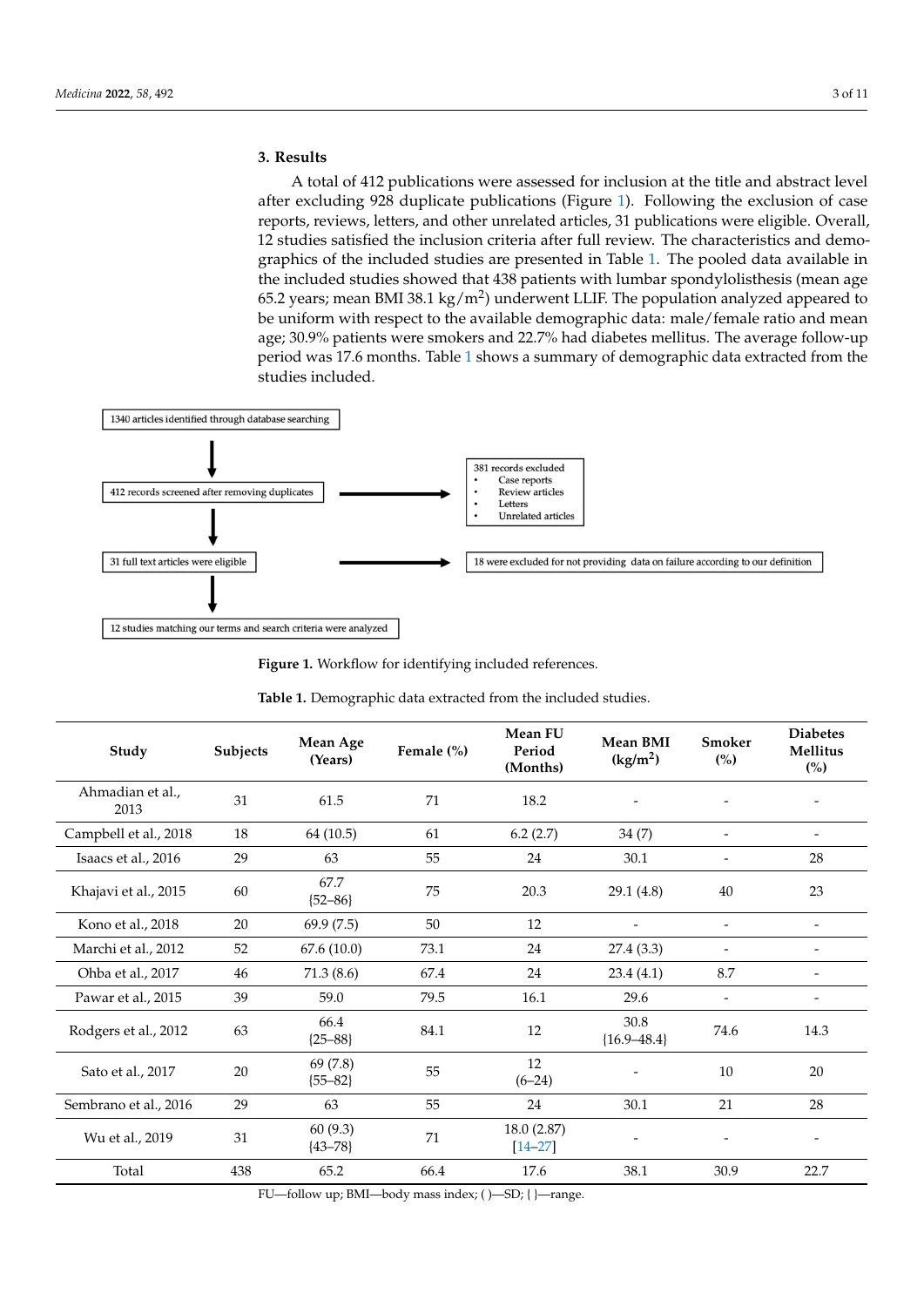### *3.1. Clinical Results*

Table [2](#page-3-0) shows a summary of the available surgical data extracted from the studies included. A total of 546 disc spaces were operated on. The most frequently treated levels were L4–L5 and L3–L4. Almost all interventions were done in the lumbar region. Slip was categorized as Grade I or II based on the Meyerding classification. The proportion of grade I cases was high. There were 10 studies of the devices, 8 of which were XLIF and 2 of which were OLIF. Posterior decompression was also used in 26 patients in only one study, but all had indirect decompression in nine studies. Twelve authors selected the standalone option (without posterior fixation) in 52 cases and combined with posterior fixation in 486 cases. In the assessment of surgery invasiveness, the mean duration of surgery was  $162.5 \pm 59.8$  min, the mean blood loss was  $139.9 \pm 138.0$  mL, and the mean hospitalization period was  $4.5 \pm 5.7$  days. The authors reported clinical status on various outcome scales (Tables [3](#page-4-0) and [4\)](#page-5-0). The most common were the VAS and ODI scores for back and leg pain. Pain intensity was assessed using a VAS in eight studies, with an average improvement of 46.3 points for low back pain and 48.3 points for leg pain. The average improvement in ODI estimated from the studies included was 32.5%, better than the minimum reported clinically significant ODI difference (11%) after spinal malformation surgery in adults. One author reported the RDQ score. RDQ improved 5.7 points from 13.9 to 8.2. SF-36 PCS improved 51.5%, from 34.5 to 52.5, and MCS improved 19.5%, from 47.4 to 56.6. SF-12 PCS improved 7.9 points, and MCS improved 6.1 points.

| Study                    | No. of<br>Levels<br><b>Treated</b>                 | <b>Fused Level</b>                                                                                      | Meyerding<br>Classification                            | Surgical<br>Procedure               | Posterior<br>Decompression | Posterior In-<br>strumentation                     | <b>Duration</b><br>of Surgery<br>(Minutes) | Blood<br>Loss<br>(mL)  | Hospital<br><b>Stay</b><br>(Days) |
|--------------------------|----------------------------------------------------|---------------------------------------------------------------------------------------------------------|--------------------------------------------------------|-------------------------------------|----------------------------|----------------------------------------------------|--------------------------------------------|------------------------|-----------------------------------|
| Ahmadian<br>et al., 2013 | 31                                                 | L4/5:31<br>$(100\%)$                                                                                    | Grade I: 26<br>$(83.9\%)$<br>Grade II: 5<br>$(16.1\%)$ | <b>XLIF</b>                         | Indirect                   | <b>Bilateral PS</b><br>100%                        |                                            | 94.<br>(61.9)          | 3.5                               |
| Campbell<br>et al., 2018 | 20                                                 | $L3/4$ and<br>L4/5:2<br>$(11\%)$<br>L4/5:16<br>(89%)                                                    | Grade I: 15<br>(83%)<br>Grade II: 3<br>(17%)           | transpsoas<br>approach              | Indirect                   | <b>Bilateral PS</b><br>89%<br>Unilateral PS<br>11% | 165(58)                                    | 113 (79)               |                                   |
| Isaacs et al.,<br>2016   | 36<br>1 level: 22<br>2 level: 7                    | L3/4:12<br>$(41\%)$<br>L4/5:24<br>(83%)                                                                 | Grade I: 28<br>(97%)<br>Grade II: 1<br>(3%)            | <b>XLIF</b>                         | Indirect                   | <b>Bilateral PS</b><br>100%                        |                                            |                        |                                   |
| Khajavi<br>et al., 2015  | 71<br>1 level: 49<br>(82%)<br>2 level: 11<br>(18%) | L2/3:2<br>$(3.3\%)$<br>L3/4:18<br>$(30\%)$<br>L4/5:50<br>(83%)                                          | Grade I: 47<br>(78%)<br>Grade II: 13<br>(22%)          |                                     | Indirect: 34<br>$(56.7\%)$ | <b>PPS 57</b><br>$95\%$                            | 206<br>$(65 - 426)$                        | 83<br>$(10 -$<br>1000) | 1.3<br>$(0-4)$                    |
| Kono et al.,<br>2018     | 20                                                 | L3/4:6<br>$(30\%)$<br>L4/5:14<br>(70%)                                                                  |                                                        | <b>XLIF</b>                         | Indirect                   | <b>Bilateral PS</b><br>100%                        | 131 (23.2)                                 | 36.1<br>(15.3)         | 14.6(7.5)                         |
| Marchi et al.,<br>2012   | 52                                                 | $L1-2:2$<br>$(3.8\%)$<br>$L2-3:9$<br>$(17.3\%)$<br>$L3-4:14$<br>$(26.9\%)$<br>$L4 - 5:27$<br>$(51.9\%)$ |                                                        | <b>XLIF</b>                         | Indirect                   | $0\%$<br>(stand-alone)                             | 73.2 (31.4)                                | $50$                   |                                   |
| Ohba et al.,<br>2017     | 86                                                 | $\overline{\phantom{a}}$                                                                                | Grade I or<br>Grade II                                 | <b>XLIF</b>                         | Indirect                   | <b>Bilateral PS</b><br>100%                        | $\overline{\phantom{0}}$                   | 51(41)                 | $\overline{a}$                    |
| Pawar et al.,<br>2015    | 48                                                 | L3/4:18<br>$(37.5\%)$<br>L4/5:30<br>$(62.5\%)$<br>(included<br>multilevel 9)                            |                                                        | XLIF or<br>COUGAR-<br><b>SYSTEM</b> |                            | Bilateral or<br>Unilateral PS<br>100%              | 260.2                                      | 438                    |                                   |

<span id="page-3-0"></span>**Table 2.** Available surgical data extracted from the included studies.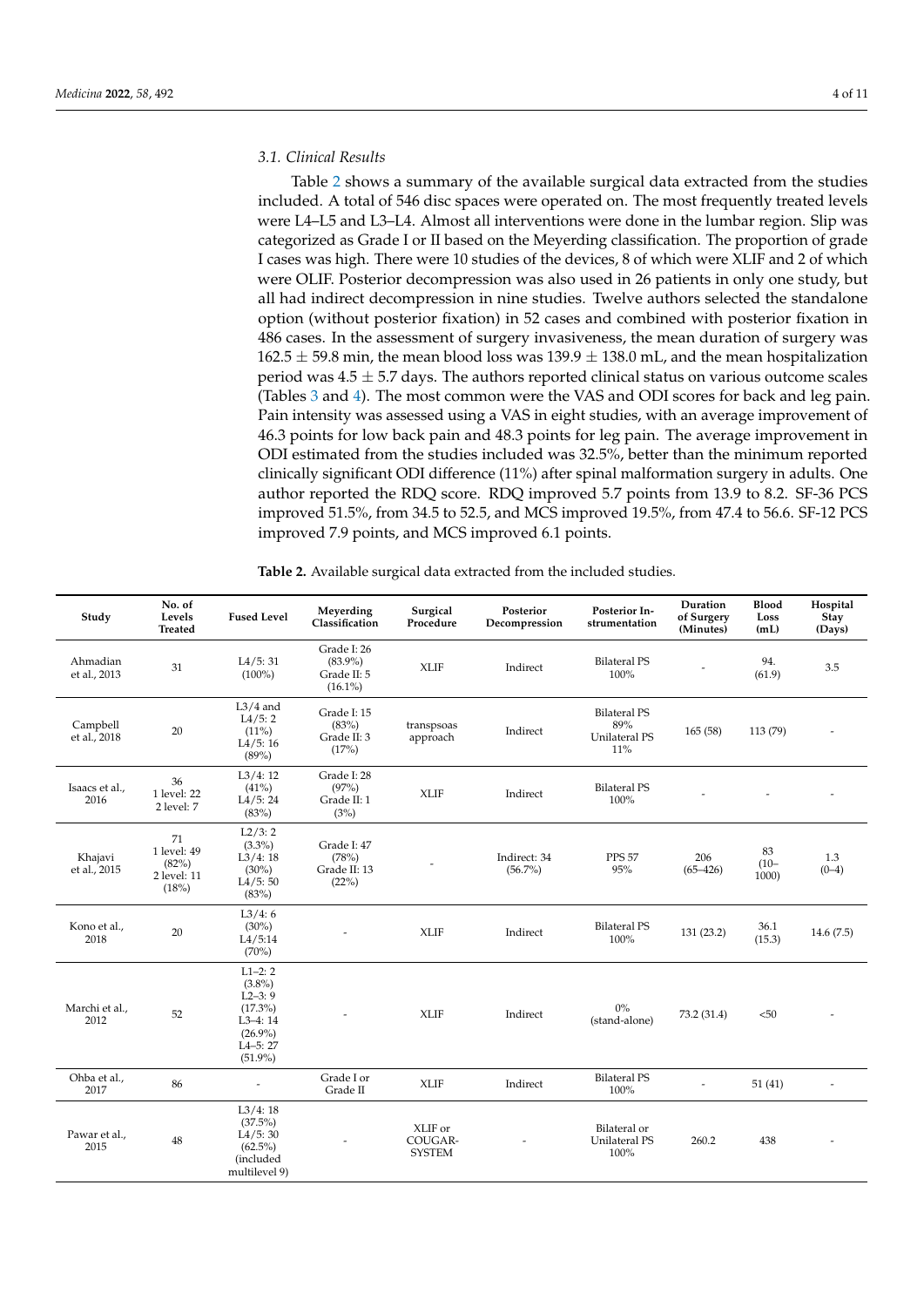| Study                    | No. of<br>Levels<br><b>Treated</b>                                                      | <b>Fused Level</b>                                                                                                 | Meyerding<br>Classification | Surgical<br>Procedure | Posterior<br>Decompression | <b>Posterior In-</b><br>strumentation                                                                                                                                   | Duration<br>of Surgery<br>(Minutes) | Blood<br>Loss<br>(mL)    | Hospital<br>Stay<br>(Days) |
|--------------------------|-----------------------------------------------------------------------------------------|--------------------------------------------------------------------------------------------------------------------|-----------------------------|-----------------------|----------------------------|-------------------------------------------------------------------------------------------------------------------------------------------------------------------------|-------------------------------------|--------------------------|----------------------------|
| Rodgers<br>et al., 2012  | 80<br>1 level: 49<br>$(77.8\%)$<br>2 level: 11<br>$(17.5\%)$<br>3 level: 3<br>$(4.8\%)$ | $L2-3:2$<br>$(3.2\%)$<br>$L3-4:15$<br>$(23.8\%)$<br>$L4-5:61$<br>$(96.8\%)$<br>$L5-51$<br>(AxiLIF): 2<br>$(3.2\%)$ | Grade II: 63<br>$(100\%)$   | <b>XLIF</b>           | Indirect                   | Bilateral PS: 9<br>$(14.3\%)$<br>Unilateral PS:<br>53 (84.1%)<br>Transpedicular<br>facet fixation: 1<br>$(1.6\%)$<br>Internally<br>fixated<br>implant: 10<br>$(15.9\%)$ |                                     | $\overline{\phantom{a}}$ | $1.2(0-4)$                 |
| Sato et al.,<br>2017     | 20                                                                                      | L3-4 or L4-5                                                                                                       |                             | OLIF                  | Indirect                   | <b>Bilateral PS</b><br>100%                                                                                                                                             |                                     |                          |                            |
| Sembrano<br>et al., 2016 | 36<br>1 level: 22<br>2 level: 7                                                         | L3/4:12<br>(41%)<br>L4/5:24<br>(83%)                                                                               | $\overline{\phantom{a}}$    | <b>XLIF</b>           | Indirect                   | <b>Bilateral PS</b><br>100%                                                                                                                                             | 171<br>${90 - 332}$                 | <100<br>mL:<br>79%       | $2(0-6)$                   |
| Wu et al.,<br>2019       | 46<br>1 level: 26<br>$(83.9\%)$<br>2 level: 5<br>$(16.1\%)$                             | $\overline{\phantom{a}}$                                                                                           | Grade I: 31<br>$(100\%)$    | OLIF                  | $\overline{a}$             | $\overline{\phantom{a}}$                                                                                                                                                | 131.3<br>(14.6)                     | 163.6<br>(63.9)          | -                          |

**Table 2.** *Cont.*

XLIF—extreme lumbar interbody fusion (NuVasive Inc., San Diego, CA, USA), NR COUGAR-SYSTEM; COUGAR-DePuy Spine Inc., Raynham, MA, USA); OLIF—oblique lumbar interbody fusion (Clydesdale Spinal System: Medtronic, Mineapolis, MN); PS—pedicle screw; ( )—SD; { }—range.

<span id="page-4-0"></span>**Table 3.** Patient-reported outcomes measures (pain intensity) by the included studies.

| Study                 | <b>VAS</b><br><b>Back Pain</b><br>Pre-op | <b>VAS</b><br><b>Back Pain</b><br>Post-op                                                                                                                                                                                                                         | Diff       | <b>VAS</b><br>Leg Pain<br>Pre-op | <b>VAS</b><br>Leg Pain<br>Post-op | Diff                         |
|-----------------------|------------------------------------------|-------------------------------------------------------------------------------------------------------------------------------------------------------------------------------------------------------------------------------------------------------------------|------------|----------------------------------|-----------------------------------|------------------------------|
| Ahmadian et al., 2013 | 69.9(15.1)                               | 38.7(30)                                                                                                                                                                                                                                                          | 31.2       |                                  |                                   |                              |
| Khajavi et al., 2015  | 80                                       | 23                                                                                                                                                                                                                                                                | 57         | 77                               | 27                                | 50                           |
| Marchi et al., 2012   | 78                                       | 31                                                                                                                                                                                                                                                                | 47         | 54                               | 23                                | 31                           |
| Ohba et al., 2017     | 49 (32)                                  | 15(26)                                                                                                                                                                                                                                                            | 34         |                                  |                                   |                              |
| Pawar et al., 2015    |                                          |                                                                                                                                                                                                                                                                   | 46.3       |                                  |                                   | $\qquad \qquad \blacksquare$ |
| Rodgers et al., 2012  | 87(13)                                   | 22(20)                                                                                                                                                                                                                                                            | 65         |                                  |                                   |                              |
| Sato et al., 2017     | 55 (19)                                  | 19(9)                                                                                                                                                                                                                                                             | 36         | 81 (33)                          | 20(7)                             | 61                           |
| Sembrano et al., 2016 | 73                                       | 19                                                                                                                                                                                                                                                                | 54         | 70                               | 19                                | 51                           |
| Total                 | 70.3 (13.7)                              | 24.0(8.2)<br>$\mathcal{M} \cap \mathcal{M} \cap \mathcal{M}$ is the contract of the contract of the contract of the contract of the contract of the contract of the contract of the contract of the contract of the contract of the contract of the contract of t | 46.3(12.0) | 70.5 (11.9)                      | 22.3(3.6)                         | 48.3(12.5)                   |

VAS—visual analogue scale; pre-op—pre-operative; post-op—post-operative, diff—difference; ( )—SD.

# *3.2. Radiological Results*

Table [5](#page-6-0) summarizes the clinical outcomes reported by the studies included. Radiological results were analyzed by nine authors based on simple radiographs, computed tomography (CT) scans, and magnetic resonance imaging (MRI). The six authors described an average reduction of slippage of 6.3%. Increased disc height (DH) from pre-operative to post-operative was reported by seven authors, with an average increase of 55% (4.0 mm; 95% CI, 3.2–4.5 mm). The four authors described an average improvement in the disc angle (DA) of 2.8 degrees (27.5% of the average increase). An increase in lumbar lordosis (LL) from pre-operative to post-operative was reported by five authors, with an average increase of 2.8 degrees. In the three-case series, the foraminal height (FH) was examined. FH increased by 21.1% (16−27.8%) from pre-operative to post-operative. The foraminal area on the approach side increased by 21.9%, and the opposite side increased by 26.1%. The cross-sectional spinal canal area (CSA) was investigated in the three-case series, with a 20.6% increase after surgery.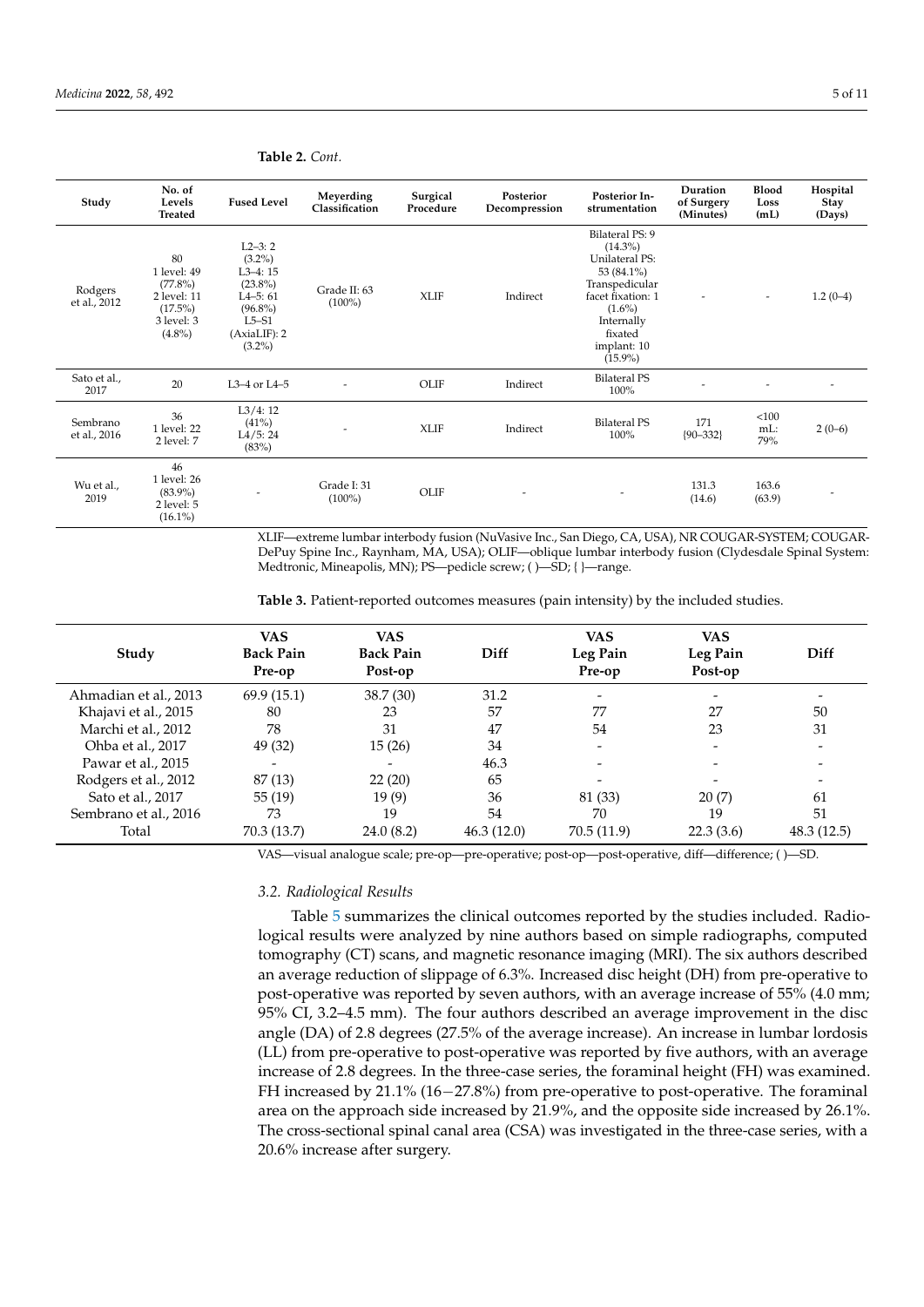| Study                    |                | ODI       |                |                          | <b>RDQ</b>               |     |                          | <b>SF-36</b><br><b>PCS</b> |          |                             | SF-36<br><b>MCS</b>      |                          | <b>SF-12</b><br><b>PCS</b> | <b>SF-12</b><br><b>MCS</b> |
|--------------------------|----------------|-----------|----------------|--------------------------|--------------------------|-----|--------------------------|----------------------------|----------|-----------------------------|--------------------------|--------------------------|----------------------------|----------------------------|
|                          | Pre-op         | Post-op   | Diff           | Pre-op                   | Post-op                  |     | Diff Pre-op              | Post-op                    |          | Diff Pre-op                 | Post-op                  | Diff                     | Diff                       | Diff                       |
| Ahmadian<br>et al., 2013 | 50.4           | 30.9      | 19.5           |                          |                          |     |                          |                            |          |                             |                          |                          |                            |                            |
| Campbell<br>et al., 2018 | 49.1           | 23.1      | 53.0           |                          | $\overline{\phantom{a}}$ |     | $\overline{\phantom{a}}$ | $\overline{\phantom{a}}$   |          | $\overline{\phantom{a}}$    | ٠                        | $\overline{\phantom{a}}$ | 5.4                        | 4.7                        |
| Khajavi<br>et al., 2015  | 43             | 21        | 51.0           |                          |                          |     | 31.2                     | 43.6                       | 40%      | 43.8                        | 52                       | 19%                      |                            |                            |
| Marchi<br>et al., 2012   | 66             | 30        | 36             |                          |                          |     | ٠                        |                            |          |                             |                          |                          |                            |                            |
| Ohba et al.,<br>2017     | 21.2(6.9)      | 9.2(7.4)  | 12             | 13.9(5.5)                | 8.2(5.4)                 | 5.7 | $\overline{a}$           |                            |          |                             |                          |                          |                            |                            |
| Pawar et al.,<br>2015    | ٠              | $\sim$    | 19.5           | $\overline{\phantom{a}}$ | $\overline{\phantom{a}}$ |     | $\overline{\phantom{a}}$ | $\overline{\phantom{a}}$   |          | $\overline{\phantom{a}}$    | $\overline{\phantom{a}}$ | $\overline{\phantom{a}}$ | 10.3                       | 7.4                        |
| Sato et al.,<br>2017     | 50(16)         | 16(8)     | 34             |                          |                          |     |                          | $\overline{\phantom{a}}$   |          |                             |                          |                          |                            |                            |
| Sembrano<br>et al., 2016 | 43             | 20        | 23             |                          |                          |     | 37.7                     | 61.4                       | 62.9% 51 |                             | 61.2                     | 20%                      |                            |                            |
| Wu et al.,<br>2019       | 59.7(6.3)      | 14.8(6.3) | 44.9           |                          |                          |     |                          |                            |          |                             |                          |                          |                            |                            |
| Total                    | 47.8<br>(13.3) | 20.6(7.4) | 32.5<br>(14.9) | $\overline{\phantom{a}}$ | $\overline{\phantom{a}}$ |     | 34.5(4.6)                | 52.5<br>(12.6)             | 51.5     | $^{51.5}_{(16.2)\%}$ 4(5.1) | 56.6 $(6.5)$             | 19.5<br>(0.7)%           | 7.9<br>(3.5)               | 6.1<br>(1.9)               |

<span id="page-5-0"></span>**Table 4.** Patient-reported outcomes measures (function and QOL) by the included studies.

ODI—Oswestry Disability Index; RDQ—Roland Morris Disability Questionnaire; pre-op—pre-operative; postop—post-operative; diff—difference; ( )—SD.

**Table 5.** Radiological outcomes by the included studies.

| Study                   |                               | Spondylolisthesis<br>$\frac{6}{2}$ or mm) |                          | Disc Height<br>(mm)        |                                      |                                    |                                     | Disc Angle<br>(°)                    |                                    | <b>Lumbar Lordosis</b><br>(°) |                |              |  |
|-------------------------|-------------------------------|-------------------------------------------|--------------------------|----------------------------|--------------------------------------|------------------------------------|-------------------------------------|--------------------------------------|------------------------------------|-------------------------------|----------------|--------------|--|
|                         | Pre-op                        | Post-op                                   | Diff                     | Pre-op                     | Post-op                              | Diff                               | Pre-op                              | Post-op                              | Diff                               | Pre-op                        | Post-op        | Diff         |  |
| Isaacs et al.,<br>2016  | 3.4(3.3)<br>mm                | 1.8(1.9)<br>mm                            | 1.7(1.9)<br>mm           | 7.6(1.9)                   | 9.1(2.3)                             | 1.5(2.0)                           | 9.2(4.5)                            | 8.5(4.2)                             | $-0.7$                             | 58.4<br>(13.4)                | 58.6<br>(13.5) | 1.8<br>(8.0) |  |
| Khajavi<br>et al., 2015 | 8.1<br>$(20.3)\%$             | 2.5<br>$(6.5)\%$                          | 5.6%                     | 6.6                        | 11.3                                 | 4.7                                |                                     |                                      |                                    |                               |                |              |  |
| Kono et al.,<br>2018    | 5.5<br>$(2.9)\%$              | 2.8%                                      | 2.7%                     | 8.3                        | 10.1                                 | $1.8\,$                            | 5.1                                 | 8.3                                  | 3.2                                |                               |                |              |  |
| Marchi<br>et al., 2012  | 15.1<br>$(5.2)\%$<br>${6-32}$ | $7.1(6)\%$                                | 8.0%                     |                            |                                      | 55%                                | 9.7(3.8)                            | 15.7<br>(7.1)                        | 6.0                                | 42.8<br>(15.0)                | 46.5<br>(16.2) | 3.7          |  |
| Pawar et al.,<br>2015   |                               |                                           |                          | $L3-4:$<br>7.4<br>$L4-5:8$ | $L3-4:$<br>13.2<br>$L4 - 5:$<br>13.3 | $L3-4$ :<br>5.8<br>$L4-5$ :<br>5.3 | $L3-4:$<br>11.2<br>$L4-5$ :<br>15.6 | $L3-4$ :<br>12.7<br>$L4-5$ :<br>19.6 | $L3-4$ :<br>1.5<br>$L4-5$ :<br>4.0 | 44.1                          | 47.5           | 3.4          |  |
| Rodgers<br>et al., 2012 | 11.1<br>(1.7)<br>mm           | 3.6(2.3)<br>mm                            | 7.5 mm                   | 4.6(2.2)                   | 9.0(2.5)                             | 4.4                                |                                     |                                      |                                    |                               |                |              |  |
| Sato et al.,<br>2017    |                               |                                           | $9\%$                    |                            |                                      | $61\%$                             |                                     |                                      |                                    |                               |                |              |  |
| Wu et al.,<br>2019      |                               |                                           | $\overline{\phantom{a}}$ | 8.1(1.7)                   | 12.6<br>(1.1)                        | $4.5\,$                            |                                     |                                      |                                    | 43.1<br>(12.1)                | 50.4<br>(9.4)  | 7.3          |  |
| Total                   | 9.6<br>$(5.0)\%$              | 4.1<br>$(2.6)\%$                          | 6.3<br>$(2.8)\%$         | 7.2(1.3)                   | 11.2<br>(1.9)                        | 4.0(1.7)<br>(55%)                  | 10.2<br>(3.8)                       | 13.0<br>(4.8)                        | 2.8<br>(2.5)<br>$(27.5\%)$         | 47.1<br>(7.6)                 | 50.8<br>(5.5)  | 4.1<br>(2.3) |  |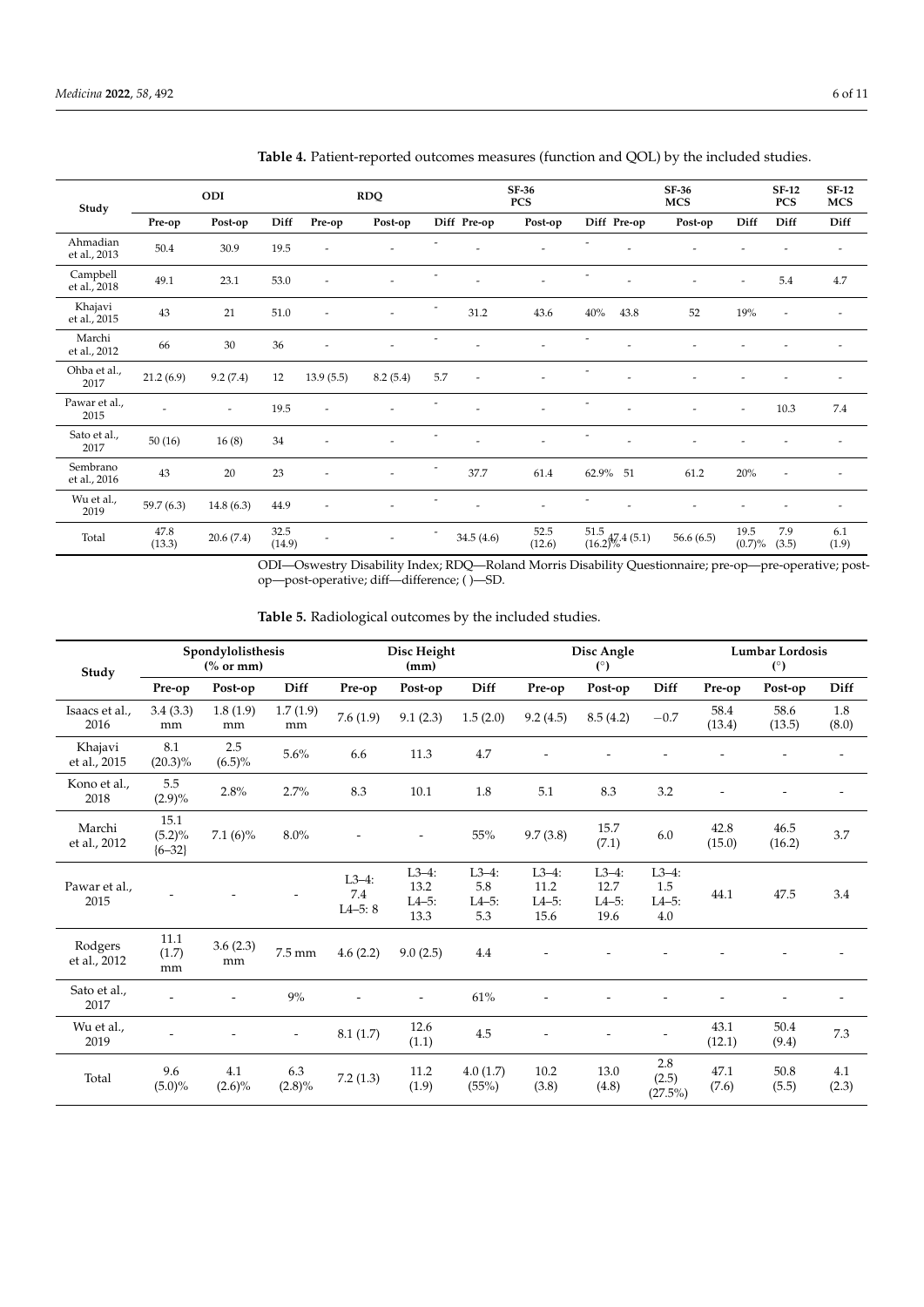| Study                   |                                      | Spondylolisthesis<br>$\frac{6}{2}$ or mm) |                                        |                                                           | Disc Height<br>(mm) |                 | Disc Angle<br>(°)                                              |         |                    | <b>Lumbar Lordosis</b><br>(°)                                 |                 |                |
|-------------------------|--------------------------------------|-------------------------------------------|----------------------------------------|-----------------------------------------------------------|---------------------|-----------------|----------------------------------------------------------------|---------|--------------------|---------------------------------------------------------------|-----------------|----------------|
|                         | Pre-op                               | Post-op                                   | Diff                                   | Pre-op                                                    | Post-op             | Diff            | Pre-op                                                         | Post-op | Diff               | Pre-op                                                        | Post-op         | Diff           |
| Study                   | Foraminal Height (mm)                |                                           |                                        | <b>Foraminal Area</b><br>Approach Side (mm <sup>2</sup> ) |                     |                 | <b>Foraminal Area</b><br>Contralateral Side (mm <sup>2</sup> ) |         |                    | <b>Cross-Sectional Spinal</b><br>Canal Area(mm <sup>2</sup> ) |                 |                |
|                         | Pre-op                               | Post-op                                   | Diff                                   | Pre-op                                                    | Post-op             | Diff            | Pre-op                                                         | Post-op | Diff               | Pre-op                                                        | Post-op         | Diff           |
| Isaacs et al.,<br>2016  | $\overline{\phantom{a}}$             | $\overline{a}$                            | ٠                                      | 81.5                                                      | 100.0               | 13.4<br>(22.7%) | 89.4                                                           | 101.1   | 7.8<br>$(13.1\%)$  | 135.1<br>(62.8)                                               | 153.9<br>(63.0) | 13.9%          |
| Khajavi<br>et al., 2015 | 19.4                                 | 23.2                                      | 19.7%                                  |                                                           |                     |                 |                                                                |         |                    |                                                               |                 |                |
| Kono et al.,<br>2018    | $\overline{\phantom{a}}$             |                                           |                                        |                                                           |                     |                 |                                                                |         |                    | 26.4                                                          | 55.4            | 29%            |
| Pawar et al.,<br>2015   | $L3-4$ :<br>15.6<br>$I.4-5:$<br>14.4 | $L3-4$ :<br>19.4<br>$L4-5:$<br>18.4       | $L3-4$ :<br>24.4%<br>$L4-5$ :<br>27.8% |                                                           |                     |                 |                                                                |         |                    |                                                               |                 |                |
| Sato et al.,<br>2017    |                                      |                                           | Left:<br>18%<br>Right:<br>16%          |                                                           |                     | 21%             |                                                                |         | 39%                |                                                               |                 | 19%            |
| Total                   | 16.5<br>(2.6)                        | 20.3<br>(2.5)                             | 21.2<br>$(4.8)\%$                      |                                                           |                     | 21.9<br>(1.2)%  |                                                                |         | 26.1<br>$(18.3)\%$ |                                                               |                 | 20.6<br>(7.7)% |

<span id="page-6-0"></span>**Table 5.** *Cont.*

pre-op—pre-operative; post-op—post-operative; diff—difference; ( )—SD; { }—range.

# *3.3. Post-Operative Complications*

Post-operative complications occurred in 5–40% of patients, with thigh symptoms such as anterior thigh numbness, dysesthesia, discomfort, pain, and sensory deficits (Table [6\)](#page-6-1). In addition, mild hip flexion weakness or psoas weakness, probably due to muscle trauma after passage through the psoas major muscle, occurred in 3.3–31%. Almost all symptoms improved during the follow-up period, and there were no long-term sequelae.

<span id="page-6-1"></span>**Table 6.** Postoperative complication.

| Study                 | Complications                                                                                                                                | Outcome                                                          |
|-----------------------|----------------------------------------------------------------------------------------------------------------------------------------------|------------------------------------------------------------------|
| Ahmadian et al., 2013 | Anterior thigh numbness: 7 (22.5%)                                                                                                           | 100% recovery by 3 months                                        |
| Campbell et al., 2018 | Anterior thigh dysesthesia: 6 (33%)<br>Hip flexion weakness: 1 (6%)                                                                          | 100% recovery by 2 weeks or 6 months<br>100% recovery by 4 weeks |
| Khajavi et al., 2015  | Hip flexion weakness: 2 (3.3%)<br>Anterior thigh discomfort: 3 (5%)                                                                          | temporary                                                        |
| Kono et al., 2018     | Thigh symptoms (approach side): 8 (40%)<br>Thigh pain (contralateral side): 2 (10%)                                                          | resolved within 3 months by conservative therapy                 |
| Marchi et al., 2012   | Psoas weakness: 10 (19.2%)<br>Anterior thigh numbness: 5 (9.6%)                                                                              | 100% recovery by 6 weeks                                         |
| Ohba et al., 2017     | Thigh sensory change: 5 (10.9%)<br>Hip flexion weakness: 4 (8.7%)                                                                            | temporary                                                        |
| Pawar et al., 2015    | Sensory deficit: 7 (18%)<br>Anterior groin pain and thigh pain: 8 (21%)<br>Psoas mechanical flexion deficit: 5 (13%)                         | 100% recovery by 1 year                                          |
| Sato et al., 2017     | Thigh pain: $1(5%)$<br>Thigh numbness: $1(5%)$                                                                                               |                                                                  |
| Sembrano et al., 2016 | Hip flexion weakness: 9 (31.0%)<br>Distal motor weakness (neural): 1 (3.4%; all left leg<br>myotomes)<br>Sensory deficit (neural): 3 (10.3%) | 100% recovery by 6 or 12 months                                  |
| Wu et al., 2019       | Thigh pain and/or numbness: $3(9.7%)$<br>Thigh flexion weakness: 2 (6.5%)                                                                    | temporary                                                        |
|                       | Number (%).                                                                                                                                  |                                                                  |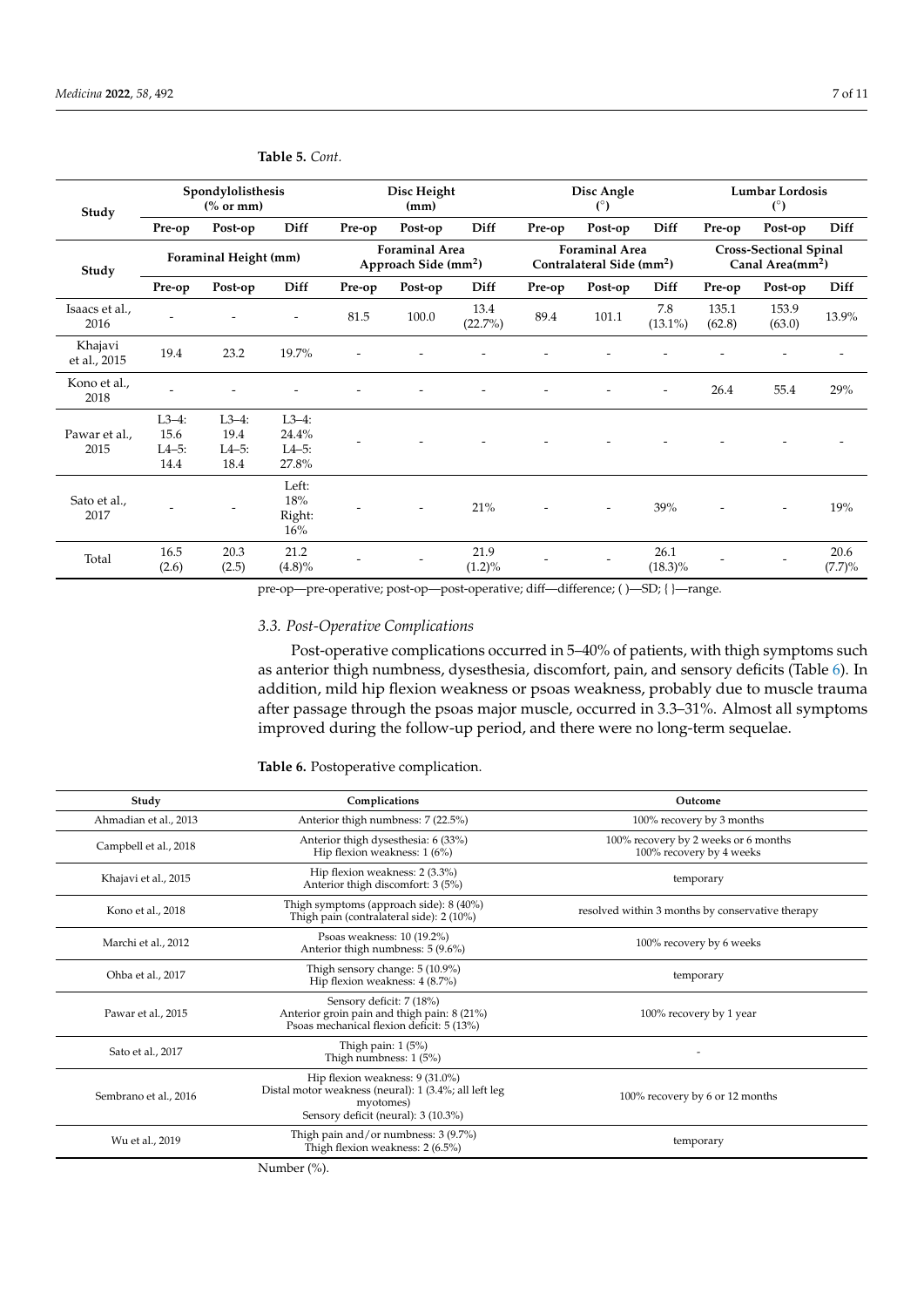# **4. Discussion**

# *4.1. Usefulness of Lif/Pps and the Strong Point of This Study*

LIF has a wide range of indications, including lumbar disc disease, recurrent lumbar disc hernia, lumbar degenerative spondylolisthesis, lumbar degenerative scoliosis, reoperation after PLIF/TLIF, instability after laminectomy, and adjacent segmental lesions. There are many reports of the surgical effects of LIF on lumbar degenerative diseases, and its effectiveness has been clarified. Recently, attention has been focused on the indirect decompression effect of LIF, which has been used to treat both foraminal stenosis and mild central stenosis secondary to various degenerative spinal lesions. In LIF, the neural element is indirectly decompressed by increasing the height of the disc, the foraminal region, and the central canal region after placement of the interbody cage. On the other hand, the indications and limitations of MIS-TLIF and LIF/PPS procedures, such as direct and indirect decompression, remain unclear. In particular, there are few reports of LIF and indirect decompression limited to lumbar degenerative spondylolisthesis. This study is significant in that it systematically reviewed papers on LIF for lumbar degenerative spondylolisthesis and summarized the results.

The results of this study showed that LIF/PPS for Grade I and II lumbar degenerative spondylolisthesis improved low back pain and leg pain by about 50% without direct posterior decompression. Furthermore, it was found that ODI, which is a measure specific to low back pain disease, was improved by 57%; the physical component of SF-36, which is a health-related quality of life measure, was improved by 52%; and the psychological component was improved by 20%. These results are comparable to those reported for PLIF/TLIF with direct decompression. Moreover, in the assessment of surgical invasiveness, the duration of surgery, blood loss, and hospitalization period were equal to previous reports of PLIF/TLIF for degenerative spondylolisthesis. In pooling the data of radiological parameters, the mean DH recovery was  $4.0 \pm 1.7$  mm (55%) and the mean DA recovery was  $2.8 \pm 2.5$  (27.5%). Moreover, there was a mean reduction of slippage of 6.3% and a mean increase of CSA of 20.6%. LIF seems to be an efficient technique for indirect decompression according to the improvement of DH and segmental alignment. FH and FA are the most commonly evaluated parameters for assessing foraminal decompression. A mean FH increase of 21.2% was reported. The mean increase of FA was 21.9% on the approach side versus 26.1% on the contralateral side. LLIF seems to be an efficient technique for indirect foramen decompression according to radiological parameters (FH and FA).

Five of the twelve articles assessed in the systematic review were studies comparing the clinical results of LIF and PLIF/TLIF. Kono et al. reported that there were no differences in duration of surgery, hospital stay, or JOABPEQ, but XLIF had significantly less blood loss [\[17\]](#page-9-9). Ohba et al. observed that XLIF is advantageous in blood loss and damage to muscles, so that the patient returns to daily life quickly, and the incidence of low back pain is low [\[19\]](#page-9-10). Sembrano et al. demonstrated that XLIF, which is an indirect decompression technique, improved low back pain by 73% and leg pain by 79%, and MIS-TLIF, which is a direct decompression technique, improved low back pain by 64% and leg pain by 74%. Furthermore, ODI improved by 53% in XLIF and 57% in MIS-TLIF, showing the same tendency [\[8\]](#page-9-11). Similarly, Isaacs et al. reported that the cross-sectional spinal canal area was more improved with MIS-TLIF, whereas the height and area of the intervertebral foramen were improved more with XLIF. In other words, the characteristics of each technique appeared in the improvement items of the radiological outcomes [\[8\]](#page-9-11). Pawar et al. reported that LIF significantly improved disc height, FH, segmental lordosis, and lumbar lordosis compared to PLIF, but had similar clinical results for the VAS, ODI, and SF-12 [\[20\]](#page-9-12).

Clinical results of LLIF and PLIF/TLIF have been reported in addition to the papers included in this systematic review. Du et al. compared the clinical results and imaging findings of OLIF and TLIF, with OLIF shortening the duration of surgery; reducing blood loss; shortening hospital stay; and improving disc height, FH, and segmental lordosis. On the other hand, there were no significant differences in VAS, ODI, slip reduction, and bone union rate [\[24\]](#page-10-1). Chang et al. reported a systematic review of OLIF and TLIF for lumbar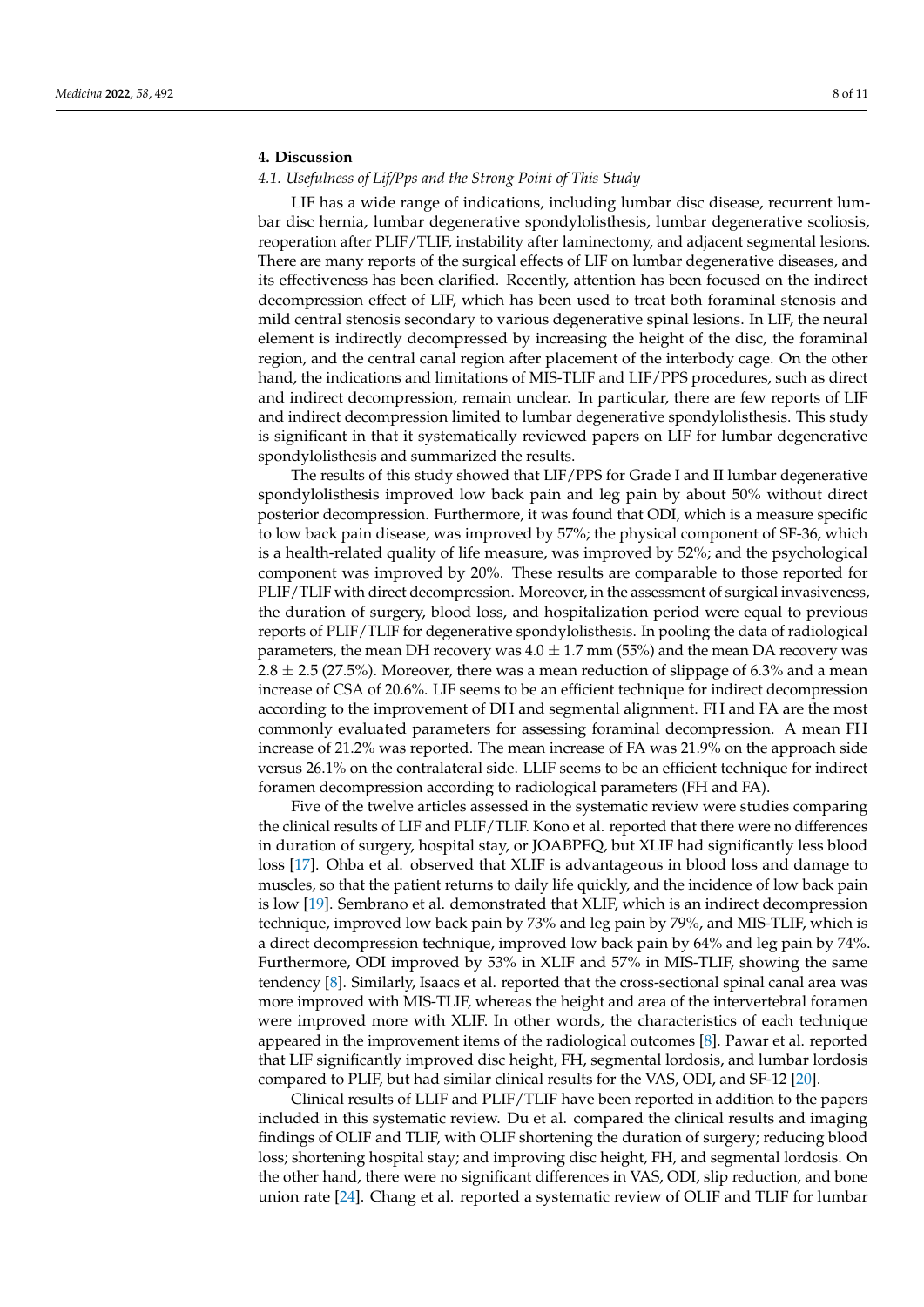degenerative spondylolisthesis that showed that OLIF was superior in blood loss and length of hospital stay, but comparable improvements in low back pain, leg pain, and disc height were seen [\[25\]](#page-10-2). Goyal et al. reviewed 308 studies, with eight studies on the surgical effect of LIF on low-grade lumbar spondylolisthesis, resulting in 47–67.5% slip correction, and an improved ODI of 38.6–54.5% was obtained [\[26\]](#page-10-3). In addition, no dural injury was observed, suggesting that complications in posterior surgery may be avoided.

#### *4.2. Indications and Limitations of Lif for Lumbar Spondylolisthesis*

LIF indications include lumbar disc disease, recurrent lumbar disc hernia, lumbar degenerative spondylolisthesis, lumbar degenerative scoliosis, and adjacent segmental disease. In principle, grade I of the Meyerding classification is indicated for lumbar degenerative spondylolisthesis, but grade II with intervertebral instability is also an indication. Indirect decompression using LIF has great advantages for reoperation cases, such as reoperation after PLIF/TLIF and intervertebral instability after laminectomy. In other words, indirect decompression, which can indirectly decompress the spinal canal without treating the scar tissue, corrects the disc height and slip that decreased due to degeneration, and by correcting the protrusion of the intervertebral disc and the deflection of the posterior longitudinal ligament and the ligamentum flavum. It can be repositioned, and the spinal canal can be enlarged. As the disc is operated from the lateral side, it is possible to reduce disc height without touching the scar tissue and nerves, and when combined with the PPS, it is possible to reduce the initial surgical wound. The ability to complete fixation without exposing the initial surgical site is also advantageous for reoperation cases. On the other hand, (1) is the scar tissue in the re-surgery case indirectly stretched by LIF to obtain a sufficient decompression effect, and (2) is there a new neuropathy due to the stretching of the adhered nerve tissue? There were concerns such as these, and it was necessary to collect evidence on its use. Ishii et al. classified 185 patients who underwent lumbar fusion for lumbar degenerative spondylolisthesis into a "recovery" or "no-recovery" group according to their improvements in symptoms [\[27\]](#page-10-0). Pre-operative computed tomography (CT) images were evaluated for the position of the superior articular processes at the slipping level, followed by a graded classification (grades 0–3) using the impingement line (I line), a new radiographic indicator. In DS cases that are classified as grade 2 or greater, the risk of aggravated bony lateral recess stenosis due to corrective surgery is high; therefore, indirect decompression by LIF/PPS is, in principle, contraindicated. It is an excellent index that can be evaluated. The limitation of this study is that all the data could not be integrated, because the clinical outcomes and radiographic outcomes of each study adopted in the systematic review were not standardized.

### **5. Conclusions**

Indirect decompression by LIF + PPS for lumbar degenerative spondylolisthesis is an effective method for improving pain and dysfunction with less surgical invasion. In addition, it has the effect of significantly improving disc height, FH, and FA, and segmental lordosis as radiological outcomes compared to the posterior approach. On the other hand, post-operative complications occurred in 3.3–31% of patients with temporary thigh symptoms. Therefore, it is necessary to know the limitations of LIF + PPS for lumbar degenerative spondylolisthesis and to consider its indications.

**Author Contributions:** Conceptualization, T.N. and S.-i.K.; methodology, T.N.; software, T.N.; validation, T.N. and S.-i.K.; formal analysis, T.N.; investigation, T.N.; resources, T.N.; data curation, T.N.; writing—original draft preparation, T.N.; writing—review and editing, T.N.; visualization, T.N.; supervision, S.-i.K.; project administration, T.N.; funding acquisition, none. All authors have read and agreed to the published version of the manuscript.

**Funding:** This research received no external funding.

**Institutional Review Board Statement:** Not applicable.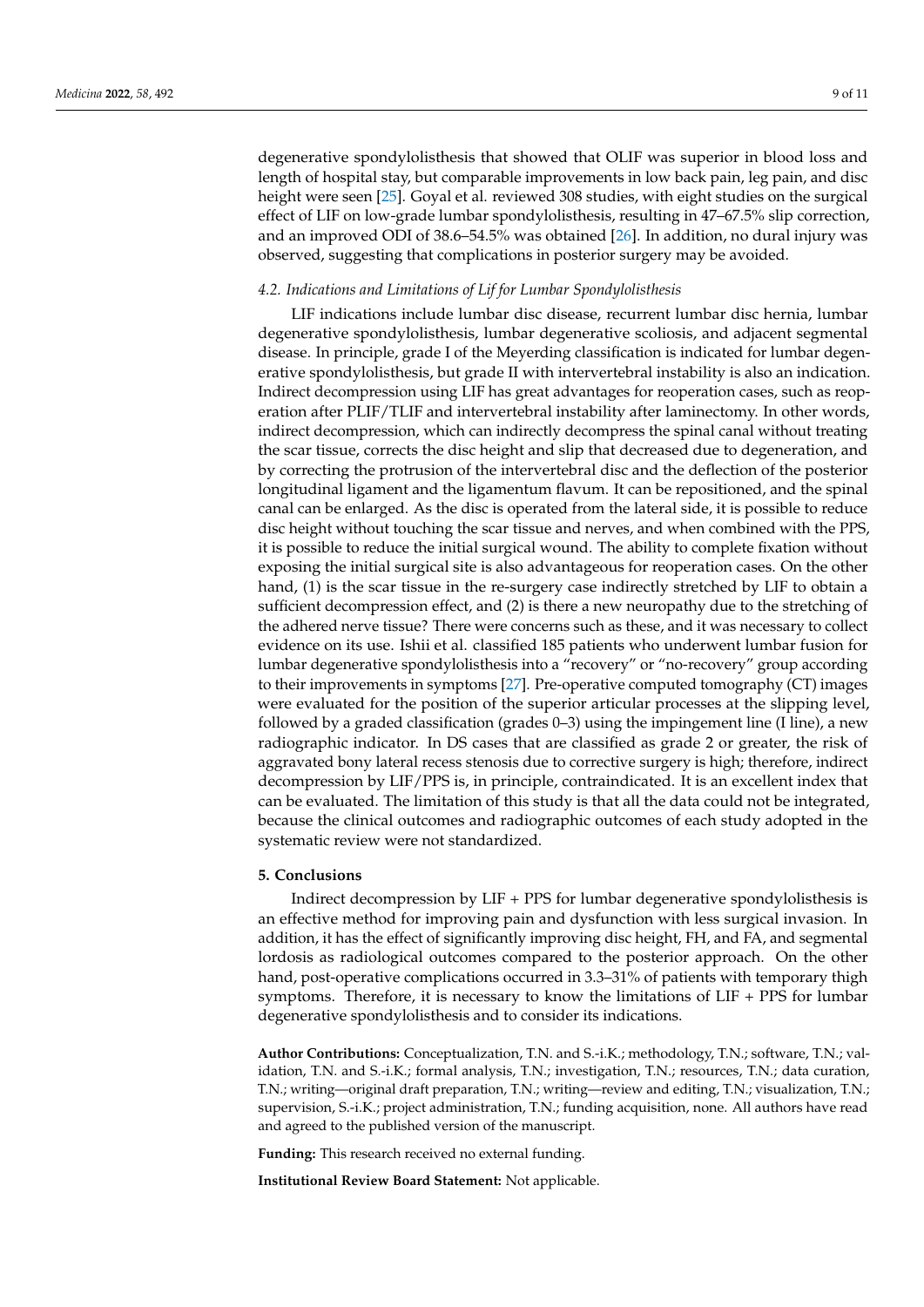**Informed Consent Statement:** Not applicable.

**Data Availability Statement:** Not applicable.

**Acknowledgments:** I would like to thank Kazuyuki Watanabe (KW) for supporting the work of screening and assessing articles for systematic review.

**Conflicts of Interest:** The authors declare no conflict of interest.

#### **References**

- <span id="page-9-0"></span>1. Foley, K.T.; Gupta, S.K.; Justis, J.R.; Sherman, M.C. Percutaneous pedicle screw fixation of the lumbar spine. *Neurosurg. Focus* **2001**, *10*, E10. [\[CrossRef\]](http://doi.org/10.3171/foc.2001.10.4.11) [\[PubMed\]](http://www.ncbi.nlm.nih.gov/pubmed/16732626)
- 2. Foley, K.T.; Holly, L.T.; Schwender, J.D. Minimally invasive lumbar fusion. *Spine (Phila Pa 1976)* **2003**, *28*, S26–S35. [\[CrossRef\]](http://doi.org/10.1097/01.BRS.0000076895.52418.5E) [\[PubMed\]](http://www.ncbi.nlm.nih.gov/pubmed/12897471)
- 3. Ishii, K.; Kaneko, Y.; Funao, H.; Ishihara, S.; Shinohara, A.; Nakanishi, K.; Hikata, T.; Fujita, N.; Iwanami, A.; Hosogane, N.; et al. A novel percutaneous guide wire (S-Wire) for percutaneous pedicle screw insertion: Its development, efficacy, and safety. *Surg. Innov.* **2015**, *22*, 469–473. [\[CrossRef\]](http://doi.org/10.1177/1553350614560271) [\[PubMed\]](http://www.ncbi.nlm.nih.gov/pubmed/25432881)
- <span id="page-9-1"></span>4. Ishii, K.; Shiono, Y.; Funao, H.; Singh, K.; Matsumoto, M. A novel groove entry technique for inserting thoracic percutaneous pedicle screws. *Clin. Spine Surg.* **2017**, *30*, 57–64. [\[CrossRef\]](http://doi.org/10.1097/BSD.0000000000000461)
- <span id="page-9-2"></span>5. Ozgur, B.M.; Aryan, H.E.; Pimenta, L.; Taylor, W.R. Extreme lateral interbody fusion (XLIF): A novel surgical technique for anterior lumbar interbody fusion. *Spine J.* **2006**, *6*, 435–443. [\[CrossRef\]](http://doi.org/10.1016/j.spinee.2005.08.012)
- <span id="page-9-3"></span>6. Berjano, P.; Lamartina, C. Far lateral approaches (XLIF) in adult scoliosis. *Eur. Spine J.* **2013**, *22*, S242–S253. [\[CrossRef\]](http://doi.org/10.1007/s00586-012-2426-5)
- <span id="page-9-4"></span>7. Joseph, J.R.; Smith, B.W.; La Marca, F.; Park, P. Comparison of complication rates of minimally invasive transforaminal lumbar interbody fusion and lateral lumbar interbody fusion: A systematic review of the literature. *Neurosurg. Focus* **2015**, *39*, E4. [\[CrossRef\]](http://doi.org/10.3171/2015.7.FOCUS15278)
- <span id="page-9-11"></span>8. Sembrano, J.N.; Tohmeh, A.; Isaacs, R. SOLAS Degenerative Study Group. Two-year comparative outcomes of MIS lateral and MIS transforaminal interbody fusion in the treatment of degenerative spondylolisthesis: Part I. clinical findings. *Spine (Phila Pa 1976)* **2016**, *41*, S123–S132.
- <span id="page-9-5"></span>9. Lin, G.X.; Akbary, K.; Kotheeranurak, V.; Quillo-Olvera, J.; Jo, H.J.; Yang, A.W.; Mahatthanatrakul, A.; Kim, J.S. Clinical and radiologic outcomes of direct versus indirect decompression with lumbar interbody fusion: A matched-pair comparison analysis. *World Neurosurg.* **2018**, *119*, e898–e909. [\[CrossRef\]](http://doi.org/10.1016/j.wneu.2018.08.003)
- <span id="page-9-6"></span>10. Chang, S.Y.; Nam, Y.; Lee, J.; Chang, B.S.; Lee, C.K.; Kim, H. Impact of preoperative diagnosis on clinical outcomes of oblique lateral interbody fusion for lumbar degenerative disease in a single-institution prospective cohort. *Orthop. Surg.* **2019**, *11*, 66–74. [\[CrossRef\]](http://doi.org/10.1111/os.12419)
- 11. Kirnaz, S.; Navarro-Ramirez, R.; Gu, J.; Wipplinger, C.; Hussain, I.; Adjei, J.; Kim, E.; Schmidt, F.A.; Wong, T.; Hernandez, R.N.; et al. Indirect decompression failure after lateral lumbar interbody fusion—reported failures and predictive factors: Systematic review. *Global. Spine J.* **2020**, *10*, 8S–16S. [\[CrossRef\]](http://doi.org/10.1177/2192568219876244) [\[PubMed\]](http://www.ncbi.nlm.nih.gov/pubmed/32528813)
- 12. Manzur, M.K.; Samuel, A.M.; Morse, K.W.; Shafi, K.; Gatto, B.J.; Gang, C.H.; Qureshi, S.A.; Iyer, S. Indirect lumbar decompression combined with or without additional direct posterior decompression: A systematic review. *Glob. Spine J.* **2021**. [\[CrossRef\]](http://doi.org/10.1177/21925682211013011) [\[PubMed\]](http://www.ncbi.nlm.nih.gov/pubmed/34011192)
- <span id="page-9-7"></span>13. Fomica, M.; Quarto, E.; Zanirato, A.; Mosconi, L.; Vallerga, D.; Zotta, I.; Baracchini, M.L.; Formica, C.; Felli, L. Lateral lumbar interbody fusion: What is the evidence of indirect neural decompression? A systematic review of the literature. *HSS J.* **2020**, *16*, 143–154. [\[CrossRef\]](http://doi.org/10.1007/s11420-019-09734-7) [\[PubMed\]](http://www.ncbi.nlm.nih.gov/pubmed/32523482)
- <span id="page-9-8"></span>14. Ahmadian, A.; Verma, S.; Mundis Jr, G.M.; Oskouian Jr, R.J.; Smith, D.A.; Uribe, J.S. Minimally invasive lateral retroperitoneal transpsoas interbody fusion for L4-5 spondylolisthesis: Clinical outcomes. *J. Neurosurg. Spine* **2013**, *19*, 314–320. [\[CrossRef\]](http://doi.org/10.3171/2013.6.SPINE1340)
- 15. Campbell, P.G.; Nunley, P.D.; Cavanaugh, D.; Kerr, E.; Utter, P.A.; Frank, K.; Stone, M. Short-term outcomes of lateral lumbar interbody fusion without decompression for the treatment of symptomatic degenerative spondylolisthesis at L4-5. *Neurosurg. Focus* **2018**, *44*, E6. [\[CrossRef\]](http://doi.org/10.3171/2017.10.FOCUS17566)
- 16. Khajavi, K.; Shen, A.; Hutchison, A. Substantial clinical benefit of minimally invasive lateral interbody fusion for degenerative spondylolisthesis. *Eur. Spine J.* **2015**, *24*, 314–321. [\[CrossRef\]](http://doi.org/10.1007/s00586-015-3841-1)
- <span id="page-9-9"></span>17. Kono, Y.; Gen, H.; Sakuma, Y.; Koshika, Y. Comparison of clinical and radiologic results of mini-open transforaminal lumbar interbody fusion and extreme lateral interbody fusion indirect decompression for degenerative lumbar spondylolisthesis. *Asian Spine J.* **2018**, *12*, 356–364. [\[CrossRef\]](http://doi.org/10.4184/asj.2018.12.2.356)
- 18. Marchi, L.; Abdala, N.; Oliveira, L.; Amaral, R.; Coutinho, E.; Pimenta, L. Stand-alone lateral interbody fusion for the treatment of low-grade degenerative spondylolisthesis. *Sci. World J.* **2012**, *2012*, 456346. [\[CrossRef\]](http://doi.org/10.1100/2012/456346)
- <span id="page-9-10"></span>19. Ohba, T.; Ebata, S.; Haro, H. Comparison of serum markers for muscle damage, surgical blood loss, postoperative recovery, and surgical site pain after extreme lateral interbody fusion with percutaneous pedicle screws or traditional open posterior lumbar interbody fusion. *BMC Musculoskelet. Disord.* **2017**, *18*, 415. [\[CrossRef\]](http://doi.org/10.1186/s12891-017-1775-y)
- <span id="page-9-12"></span>20. Pawar, A.Y.; Hughes, A.P.; Sama, A.A.; Girardi, F.P.; Lebl, D.R.; Cammisa, F.P. A comparative study of lateral lumbar interbody fusion and posterior lumbar interbody fusion in degenerative lumbar spondylolisthesis. *Asian Spine J.* **2015**, *9*, 668–674. [\[CrossRef\]](http://doi.org/10.4184/asj.2015.9.5.668)